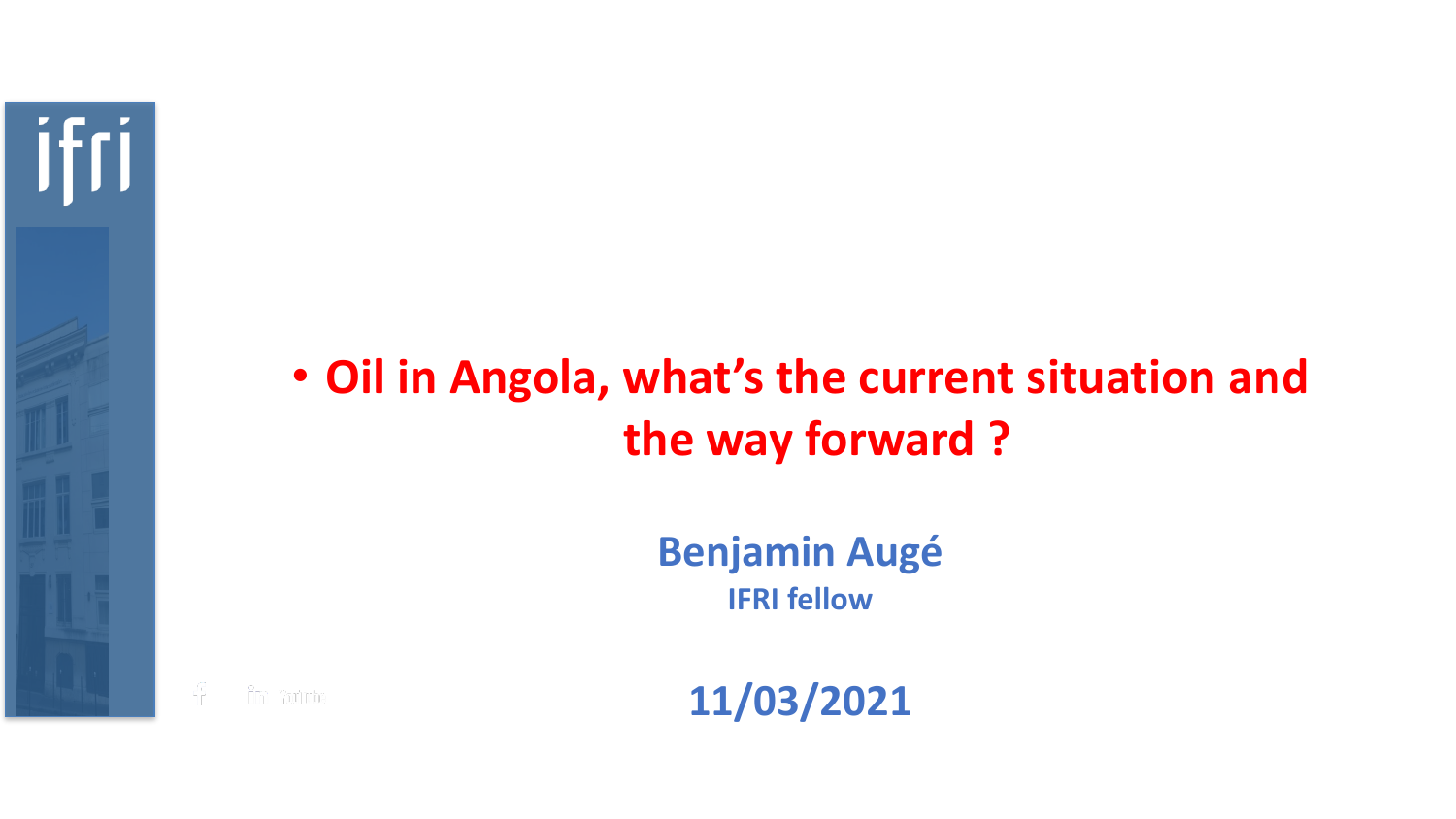## **What's the current oil context?**

## • **A bit of history**

ifri

- **Massive exploration since the 1950' (onshore, shallow offshore)**
- **Production in early 1960'**
- **José Eduardo Dos Santos era has been marked by major projects developped especially during the golden decade 2002/2015 where output has been doubled due to political and security stability**
- **Since Lourenco**
- **Constant GDP decrease since 2016**
- **Oil output has passed from 1.8 million b/d in 2015 to 1.2 million now**
- **Better relationship with donors (IMF agreed for 3.7 billion \$ in 2018)**
- **Total is clearly the front runner acquiring lots of new blocks (operating 45% of the production) and entering downstream sector**
- **ENI and Equinor seems also willing to stay and invest**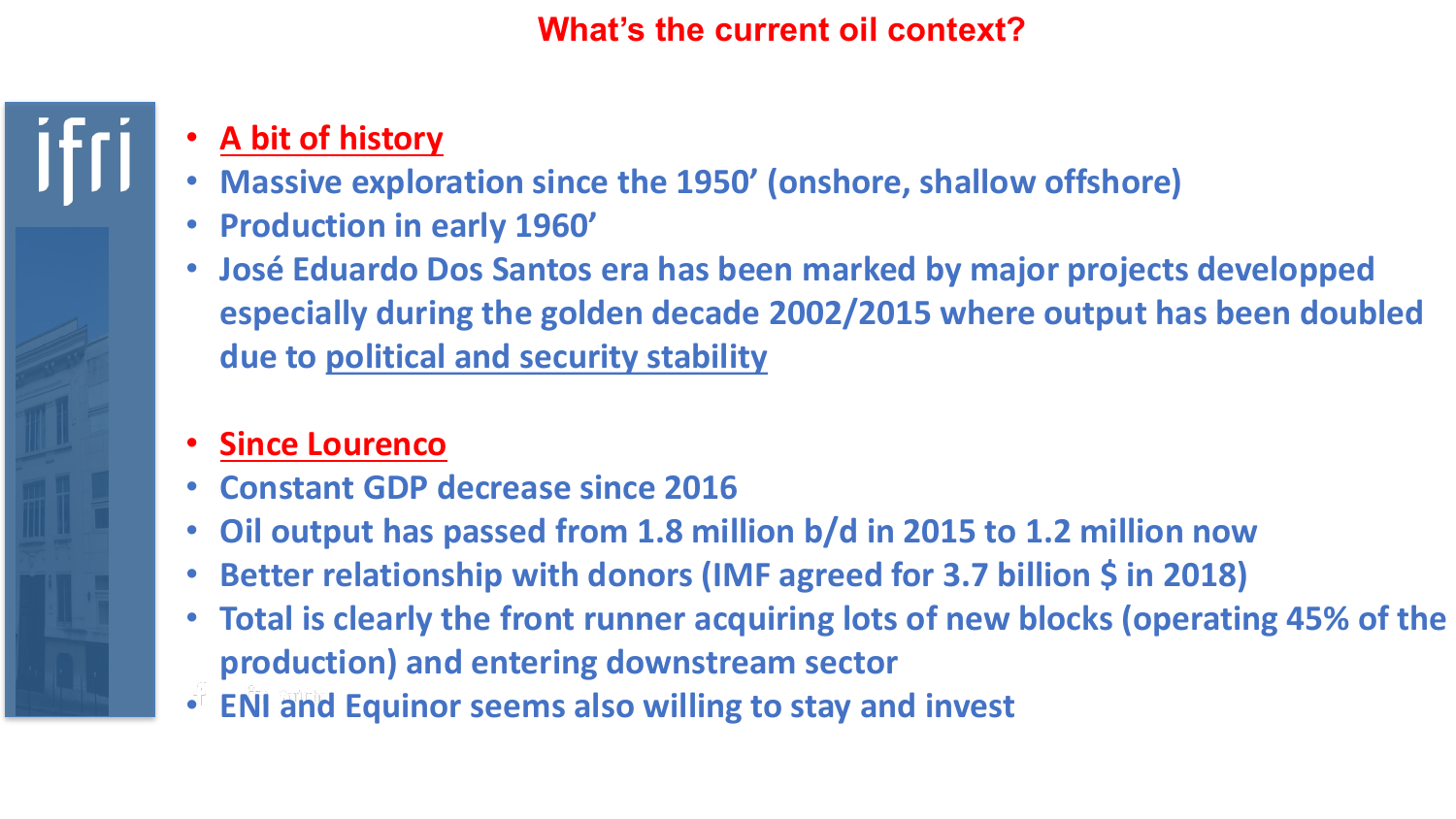## **Producing blocks in decline** • **The past and the near**



# **future**

- **Block 0 (Chevron) renegotiation of fiscal terms in 2019 to limit the output free fall**
- **Blocks 14 (Chevron) and 15 (ExxonMobil) reached 800 000 b/d ten years ago) but free fall since a decade**
- **Block 17 (Total – Pazflor, Girasol, Dalia, CLOV from 2001 to 2014) – lots of investments to remain above 400 000 b/d. Extension of license until 2045**
- **Block 15/06 (ENI) – 155 000 b/d – new developments ahead**
- **Gradually (within 10 years) some of these blocks will be sold for newcomers specialized in mature fields**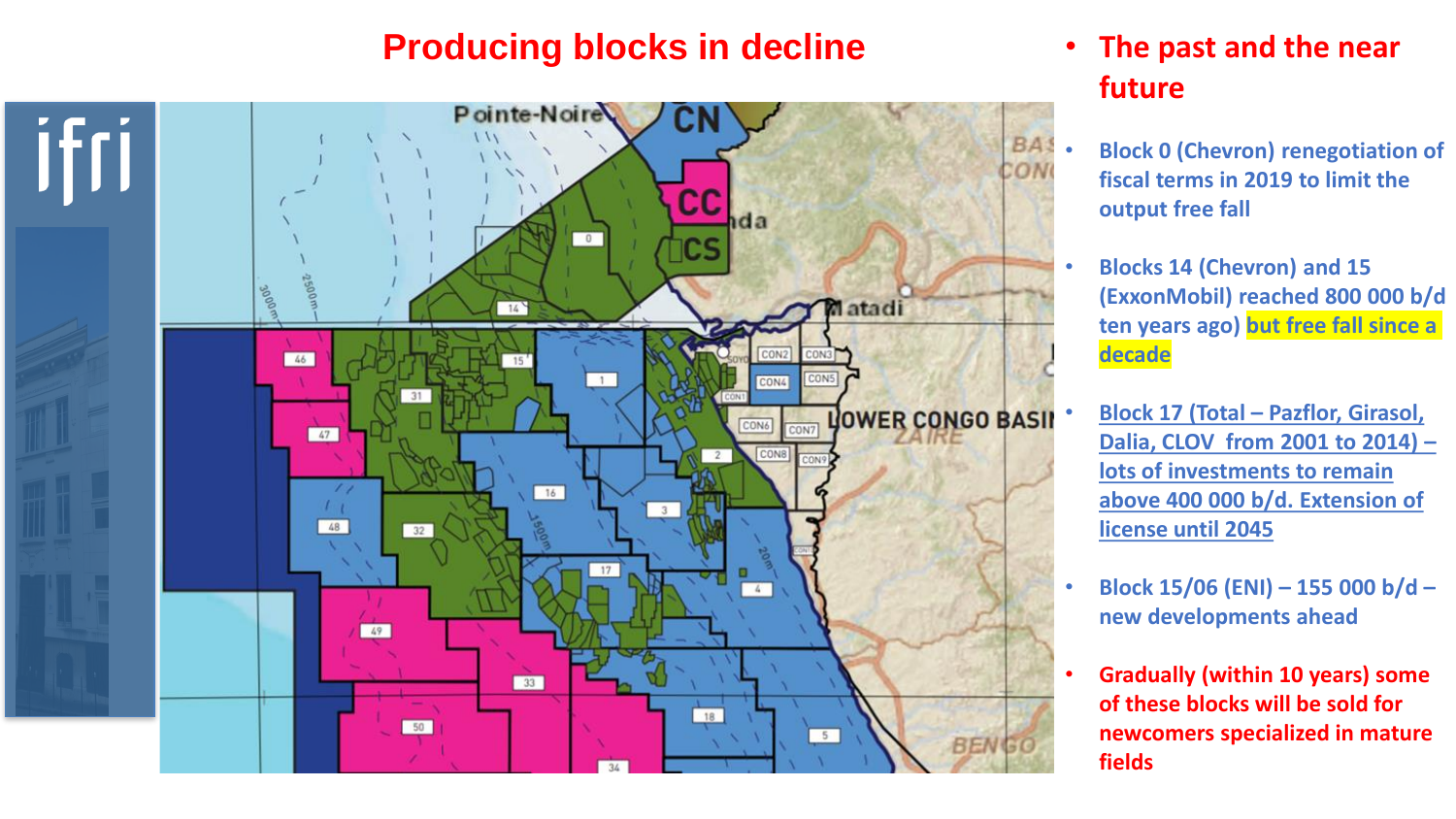## **Where does the oil future lie?**



#### • **In lower Congo Basin:**

- **1. Block 2/05 (Somoil is slow/Espadarte)**
- **2. Block 32 (since 2018 with Koambo/ 2 wells in 2021 by Total)**
- **3. Block 16 (Total)**
- **Ultra deep water**
- **1. 48/49 (Total one key well in 2021)**
- **Kwanza basin future development**
- **1. 20/11-20/09 (Total ex Cobalt)**
- **Namibe banin**
- **1. (ExxonMobil – 30, 44, 45). Under negotiation with ANPG: Total-Equinor-BP (29), Eni (28)**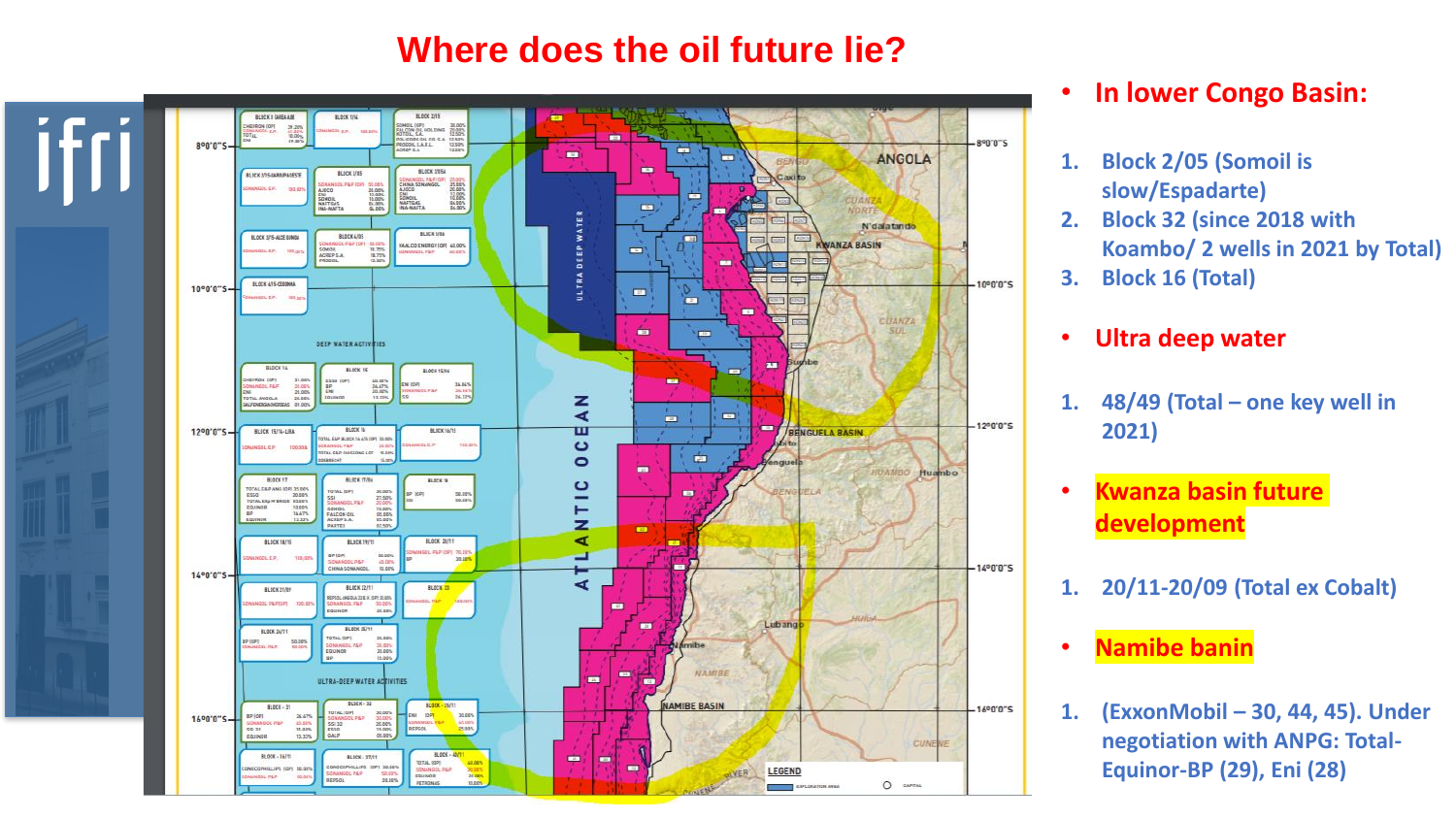## **How Lourenço shaped oil sector since 2017**

- **Lourenco's administration is very open to negotiation (Local content, fiscal terms - Chevron on block 0 - , better work program) – dramatic situation forced a change of mindset**
- **The new oil sector organization allows better sharing power between actors**
	- **Creation of a regulatory body (ANPG) – to tame Sonangol**
	- **Technocrats at the helm of institutions and not only party men (they are however)**
	- **A minister of oil in charge of the sector and not only someone below Sonangol chairman (like during Joaquim David, Manuel Vicente or Isabel Dos Santos eras)**
	- **Projects of refineries in Cabinda and Lobito (not financed). Although Luanda is just supplying 1/3 of needs, is it a good idea ?**
	- **The storage of petroleum products in Barro do Dande terminal : white elephant to get rid of Trafigura ?**